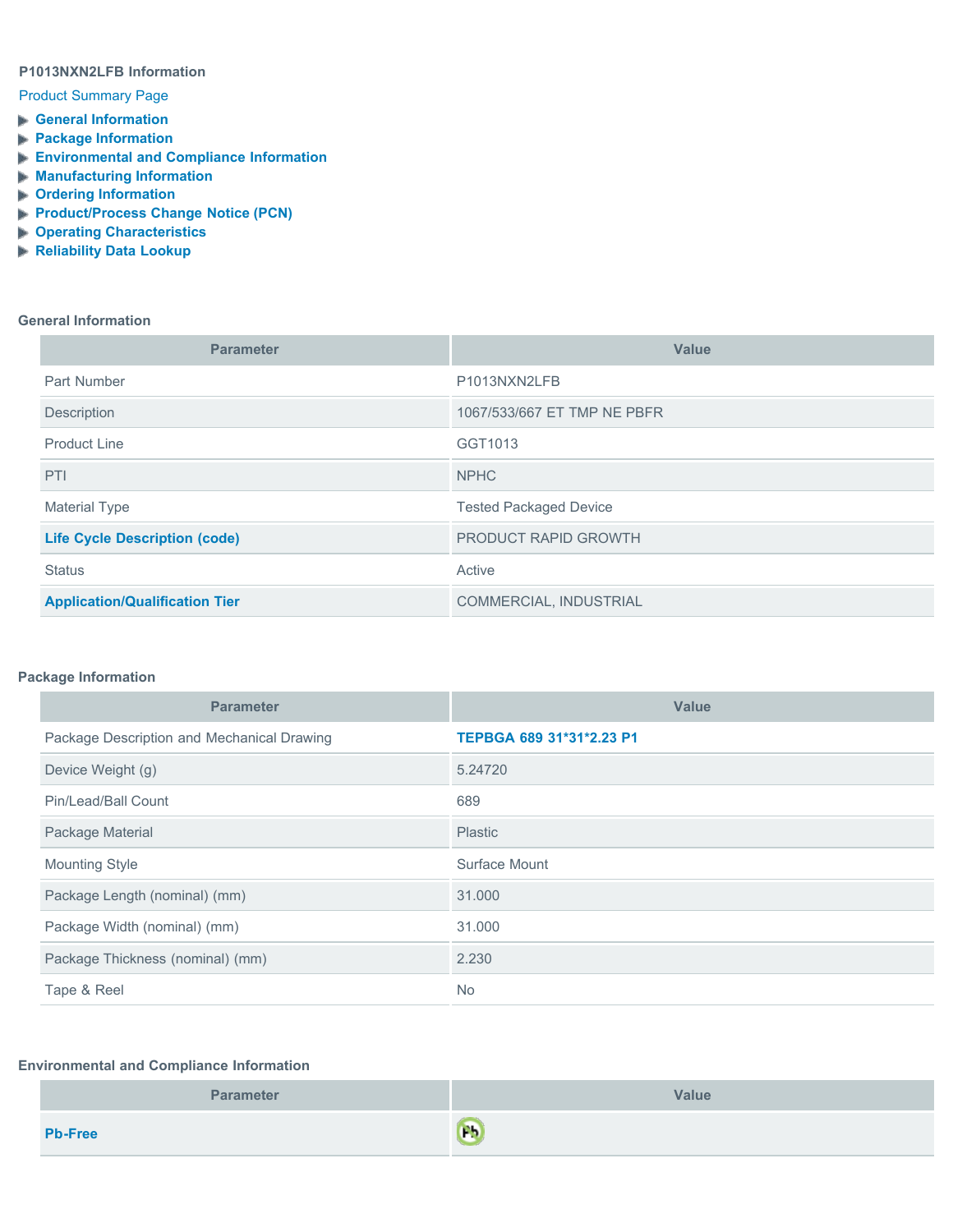| <b>RoHS Compliant</b>                         | $\sqrt{R_0}$ HS                                                                 |  |
|-----------------------------------------------|---------------------------------------------------------------------------------|--|
| <b>Halogen Free</b>                           | Yes                                                                             |  |
| <b>Material Composition Declaration (MCD)</b> | Download MCD Report<br><b>Download MCD Report</b>                               |  |
| RoHS Certificate of Analysis (CoA)            | <b>Download RoHS CoA Report</b>                                                 |  |
| <b>2nd Level Interconnect</b>                 | e <sub>2</sub>                                                                  |  |
| Moisture Sensitivity Level (MSL)              | 3                                                                               |  |
| Floor Life                                    | 168 HOURS                                                                       |  |
| Peak Package Body Temperature (PPT)(°C)       | 260                                                                             |  |
| Maximum Time at Peak Temperature (s)          | 40                                                                              |  |
| Number of Reflow Cycles                       | 3                                                                               |  |
| <b>REACH SVHC</b>                             | <b>Freescale REACH Statement</b>                                                |  |
| UL94 (plastics flammability test)             | V0: burning stops within 10 seconds on a vertical specimen; no drips<br>allowed |  |

# <span id="page-1-0"></span>**Manufacturing Information**

| <b>Parameter</b> | <b>Value</b> |
|------------------|--------------|
| Micron Size (µm) | .04          |

# <span id="page-1-1"></span>**Ordering Information**

| <b>Parameter</b>                          | <b>Value</b> |
|-------------------------------------------|--------------|
| Minimum Package Quantity (MPQ)            |              |
| <b>MPQ Container</b>                      | <b>TRAY</b>  |
| Preferred Order Quantity (POQ)            | 135          |
| <b>POQ Container</b>                      | <b>BOX</b>   |
| Leadtime (weeks)                          | 18           |
| Export Control Classification Number (US) | 5A992        |
| Harmonized Tariff (US) Disclaimer         | 8542.31.0000 |
|                                           |              |

## <span id="page-1-2"></span>**Product/Process Change Notice (PCN)**

| <b>Number</b> | Type                       | <b>Title</b>                                                                           | <b>Issue Date</b>       | <b>Effectivity</b><br><b>Date</b> |
|---------------|----------------------------|----------------------------------------------------------------------------------------|-------------------------|-----------------------------------|
| 15008         | Product<br><b>Bulletin</b> | <b>ESDHC Host May Not Detect SD Card Insertion/Removal Using DAT3</b><br><b>Signal</b> | 13 Feb 2012 14 Feb 2013 |                                   |
| 14344         | Product<br><b>Bulletin</b> | <b>ERRATUM: E500 CORE ERRONEOUS FLOATING POINT EXCEPTION</b>                           | 20 Oct 2010 21 Oct 2010 |                                   |